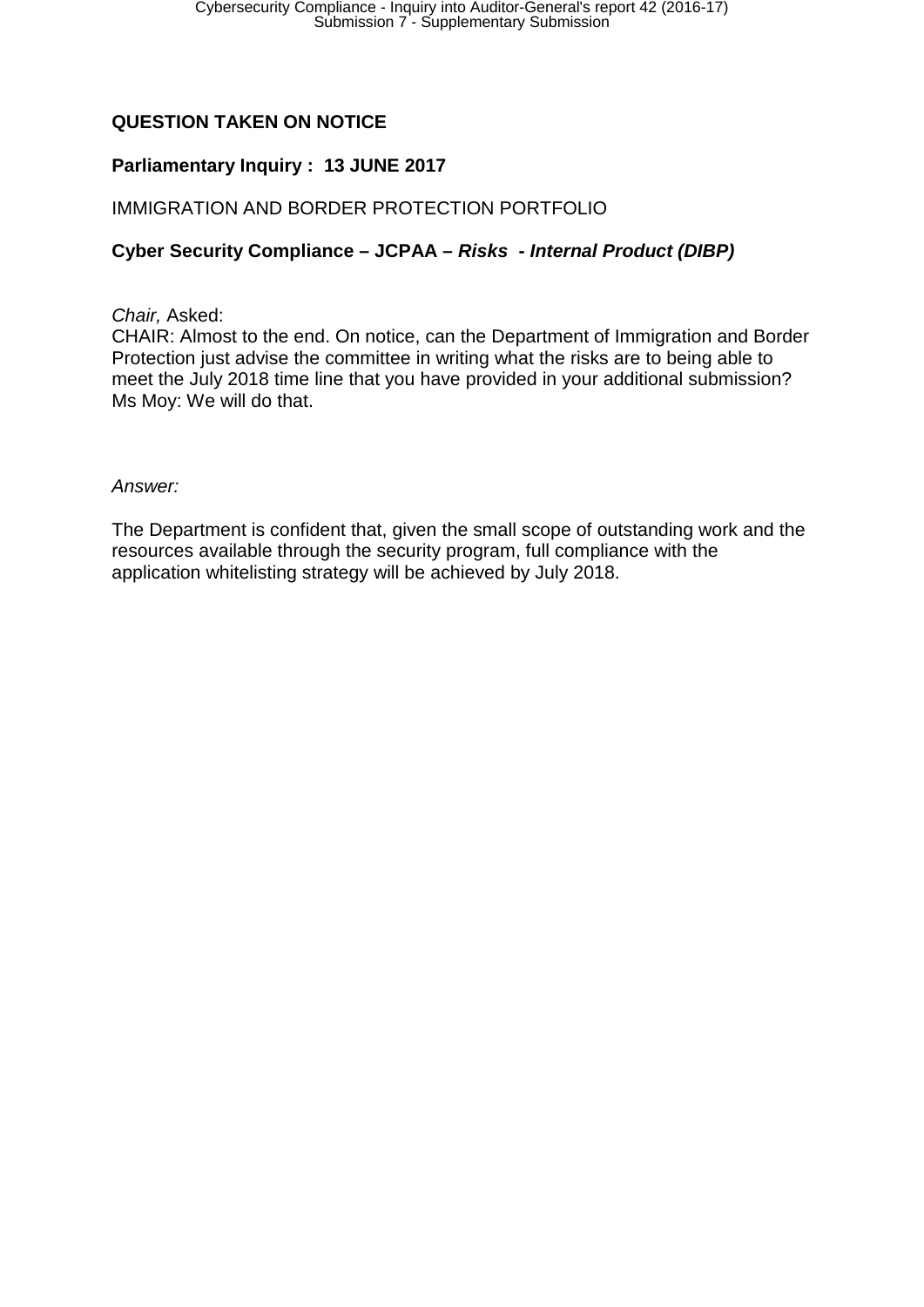# **QUESTION TAKEN ON NOTICE**

## **Parliamentary Inquiry : 13 JUNE 2017**

## IMMIGRATION AND BORDER PROTECTION PORTFOLIO

### **Cyber Security Compliance – JCPAA–** *Essential Eight* **-** *Internal Product (DIBP)*

*Mr Hill,* Asked:

Mr HILL: What about the Essential Eight? Have you started any planning for the other four?

Mr Brugeaud: Yes. As part of our new Windows 10 environment, we will have the majority of our staff transitioning to that by the end of this calendar year. We will have restrictions on macros, which is an additional control in the Essential Eight, user application hardening, multifactor authentication and daily backups of data. So we are planning, as part of our—

Mr HILL: In the interests of time, perhaps you could take that on notice and send us a written response. I am just mindful that there are time constraints.

The other part of the questioning is: in reading your submission, a lot of the noncompliance, you are saying, is due to machinery-of-government issues and complexity in bringing complex systems together. Is that right?

*Answer:*

### **Question 1 -**

The consolidation of the Department's technology platforms and move to a single ICT environment is a key enabler to achieving compliance with the Essential Eight.

Planning is currently underway to incorporate the additional Australian Signals Directorate mitigation strategies. These strategies are being addressed through a range of multiyear initiatives in the Department.

Since the merger of the Australian Customs and Border Protection Service and the Department of Immigration and Border Protection (DIBP), the Department operates in an environment that relies on over 500 business critical applications. Each application will be analysed in order to determine the required hardening options.

The implementation of Windows 10 and Office 2016 across the Department will mean macros are prevented from running without user approval. The Department is also investigating the use of digitally signing trusted macros to further reduce the risk of malicious macros compromising ICT systems.

The Department already requires websites to be whitelisted before they can run java applications and has implemented additional controls through network gateways to block content, including inappropriate and potentially malicious web content.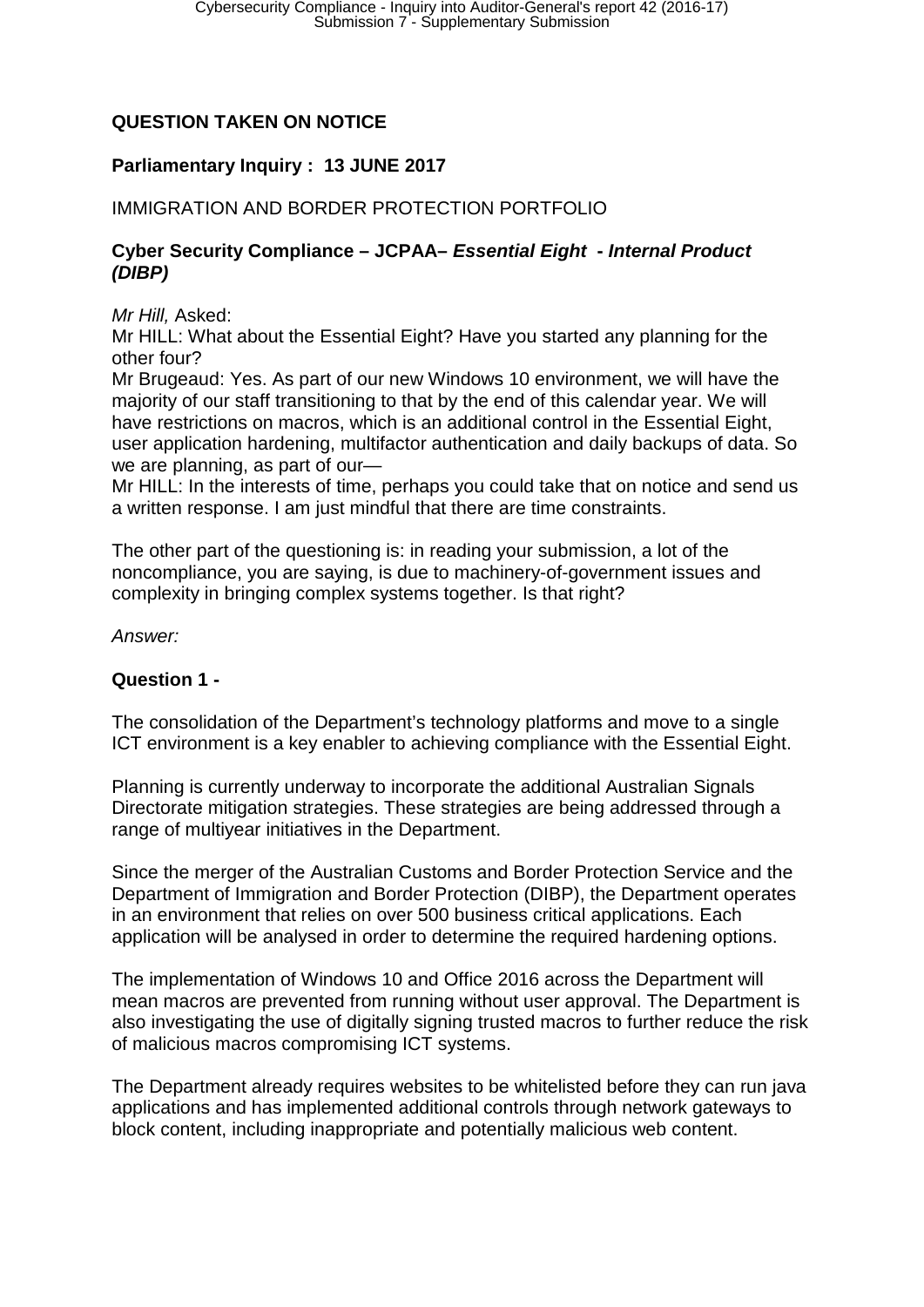Multi-factor authentication is currently being piloted with administrative users. Following analysis of the pilot, the Department will design and implement an enterprise wide multi-factor authentication solution.

The Department already backs up all data on a daily basis and replicates the backup data to the Department's secondary data centre.

Since the 'Wannacry' ransomware attack in mid-May 2017, the Department has implemented two hourly backups for its record keeping and corporate file systems.

## **Question 2 -**

Yes. As per the Department's submission to the enquiry, the complexity of bringing together two large, complex and vastly different ICT operating environments was identified as a contributor to the delayed compliance.